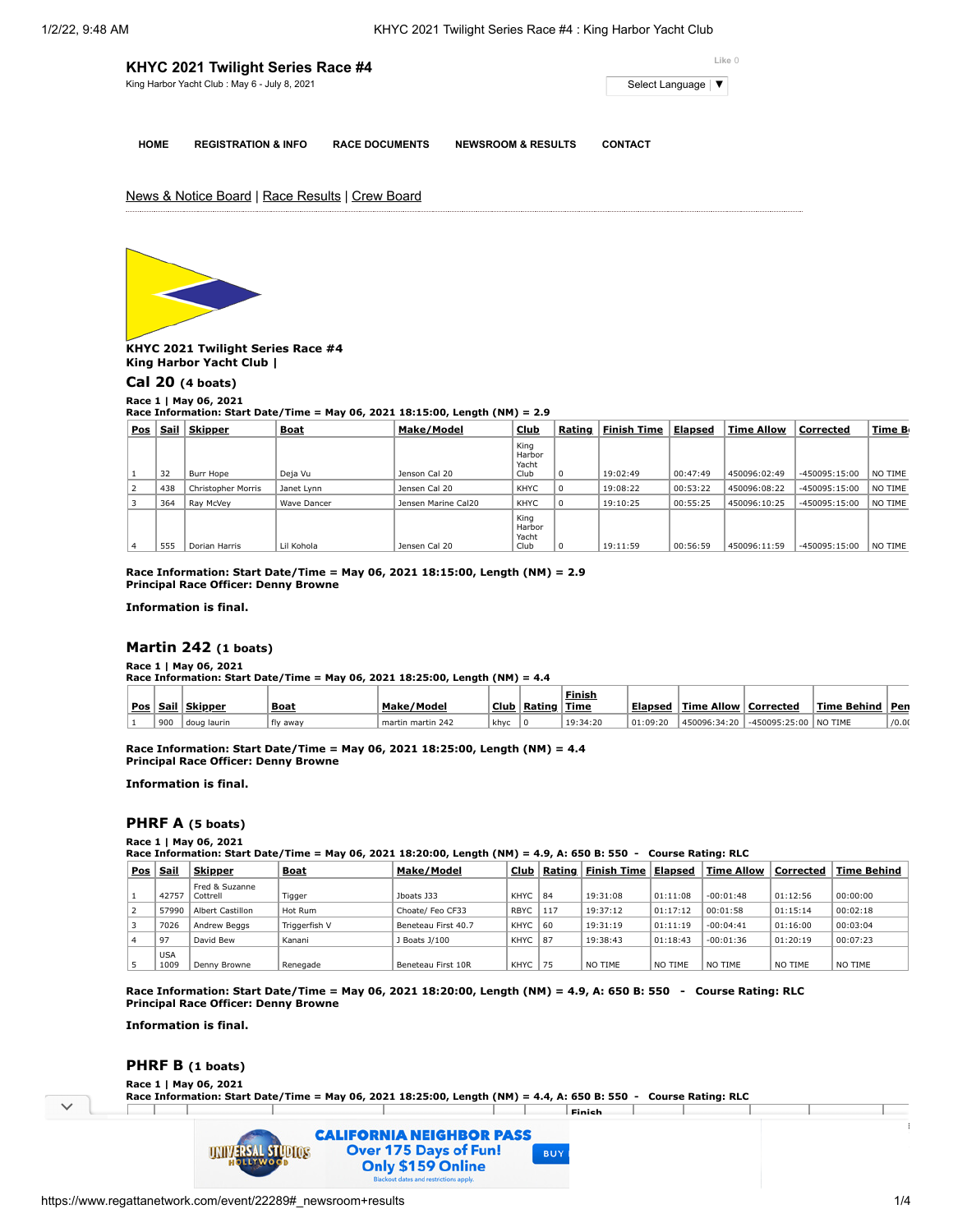### **Information is final.**

### **[V-Fleet](https://www.regattanetwork.com/clubmgmt/applet_race_scores_khyc.php?regatta_id=22289&race_num=1) (4 boats) Race 1 | May 06, 2021**

**Race Information: Start Date/Time = May 06, 2021 18:05:00, Length (NM) = 3.3, A: 650 B: 550 - Course Rating: RLC**

| Pos | Sail  | <b>Skipper</b>                 | <b>Boat</b> | Make/Model          | <b>Club</b> | Rating | <b>Finish Time</b> | Elapsed  | <b>Time Allow</b> | Corrected | <u>Time</u> |
|-----|-------|--------------------------------|-------------|---------------------|-------------|--------|--------------------|----------|-------------------|-----------|-------------|
|     | 97668 | Jerry Vellutini                | Second Wind | Jensen Marine Cal 2 | <b>KHYC</b> | 222    | 18:52:23           | 00:47:23 | 00:07:29          | 00:39:54  | 00:00:0     |
|     | 56384 | Michal Devine                  | MEIMI II    | Columbia Challenger | KHYC        | 275    | 19:00:00           | 00:55:00 | 00:11:40          | 00:43:20  | 00:03:2     |
|     | 123   | Marc Jacob                     | Papillon    | Hunter 29.5         | <b>NA</b>   | 209    | 19:00:40           | 00:55:40 | 00:08:00          | 00:47:40  | 00:07:4     |
|     | 27432 | John/Bob<br>Mitchell/MacKenzie | Oliver      | Schock Santana 27   | SBYRC/KHYC  | 201    | 19:00:41           | 00:55:41 | 00:07:29          | 00:48:12  | 00:08:1     |

**Race Information: Start Date/Time = May 06, 2021 18:05:00, Length (NM) = 3.3, A: 650 B: 550 - Course Rating: RLC Principal Race Officer: Denny Browne**

**Information is final.**

## **[H-Fleet](https://www.regattanetwork.com/clubmgmt/applet_race_scores_khyc.php?regatta_id=22289&race_num=1) (8 boats)**

**Race 1 | May 06, 2021**

**Race Information: Start Date/Time = May 06, 2021 18:05:00, Length (NM) = 3.7 - Course Rating: RLC**

| <u>Pos</u>     | Sail   | <b>Skipper</b>   | <u>Boat</u>  | Make/Model             | <b>Club</b>                 | Rating | <b>Finish Time</b> | <b>Elapsed</b> | <b>Time Allow</b> | <b>Corrected</b> | <b>Time Be</b> |
|----------------|--------|------------------|--------------|------------------------|-----------------------------|--------|--------------------|----------------|-------------------|------------------|----------------|
|                |        |                  |              |                        | King<br>Harbor<br>Yacht     |        |                    |                |                   |                  |                |
|                | 37764  | Rafael Fernandez | Nina         | Hunter 30 Sloop        | Club                        | 440    | 18:52:35           | 00:47:35       | 00:27:08          | 00:20:27         | 00:00:00       |
| 2              | 4668   | <b>Bud Legg</b>  | Fini         | Aileron                | <b>KHYC</b>                 | 434    | 18:55:35           | 00:50:35       | 00:26:46          | 00:23:49         | 00:03:22       |
| 3              | 2201   | John Coye        | SLOOP JOHN B | J bOATS $\frac{1}{24}$ | Port<br>Royal YC            | 389    | 18:54:31           | 00:49:31       | 00:23:59          | 00:25:32         | 00:05:05       |
| 4              | 523    | Jill Alstott     | Arrogante    | <b>J24</b>             | <b>RBYC</b>                 | 189    | 18:57:24           | 00:52:24       | 00:11:39          | 00:40:45         | 00:20:18       |
| 5              | 5570   | Kenneth Blight   | Jubilee      | Catalina Catalina 30   | <b>KHYC</b>                 | 194    | 19:01:37           | 00:56:37       | 00:11:58          | 00:44:39         | 00:24:12       |
| 6              | 1208   | Thomas jett      | Blue Haven   | Catalina Catalina 34   | <b>KHYC</b>                 | 194    | 19:06:31           | 01:01:31       | 00:11:58          | 00:49:33         | 00:29:06       |
| $\overline{7}$ | usa 54 | charlie bielecki | usa 54       | melges melges 24       | king<br>harbor<br><b>UC</b> | 96     | NO TIME            | NO TIME        | NO TIME           | NO TIME          | NO TIME        |
|                |        |                  |              |                        | King<br>Harbor<br>Yacht     |        |                    |                |                   |                  |                |
| 8              | 00000  | Kent Lowell      | GuacAmore    | Catalina 34            | Club                        | 0      | NO TIME            | NO TIME        | NO TIME           | NO TIME          | NO TIME        |

**Race Information: Start Date/Time = May 06, 2021 18:05:00, Length (NM) = 3.7 - Course Rating: RLC Principal Race Officer: Denny Browne**

### **Information is final.**

Registration Problems or Questions? [Visit our Support Desk](http://support.regattanetwork.com/) | [View Our Privacy Policy](https://www.regattanetwork.com/html/privacy.html)<br>[Powered by Regatta Network®](http://www.regattanetwork.com/) | Online Sailing Event Registration and Management Services.<br>© 2022 [Regatta Network](http://www.regattanetwork.com/), Inc. All Rights Reserved 880 K OO K **REGATTA**<br>NETWORK



 $\checkmark$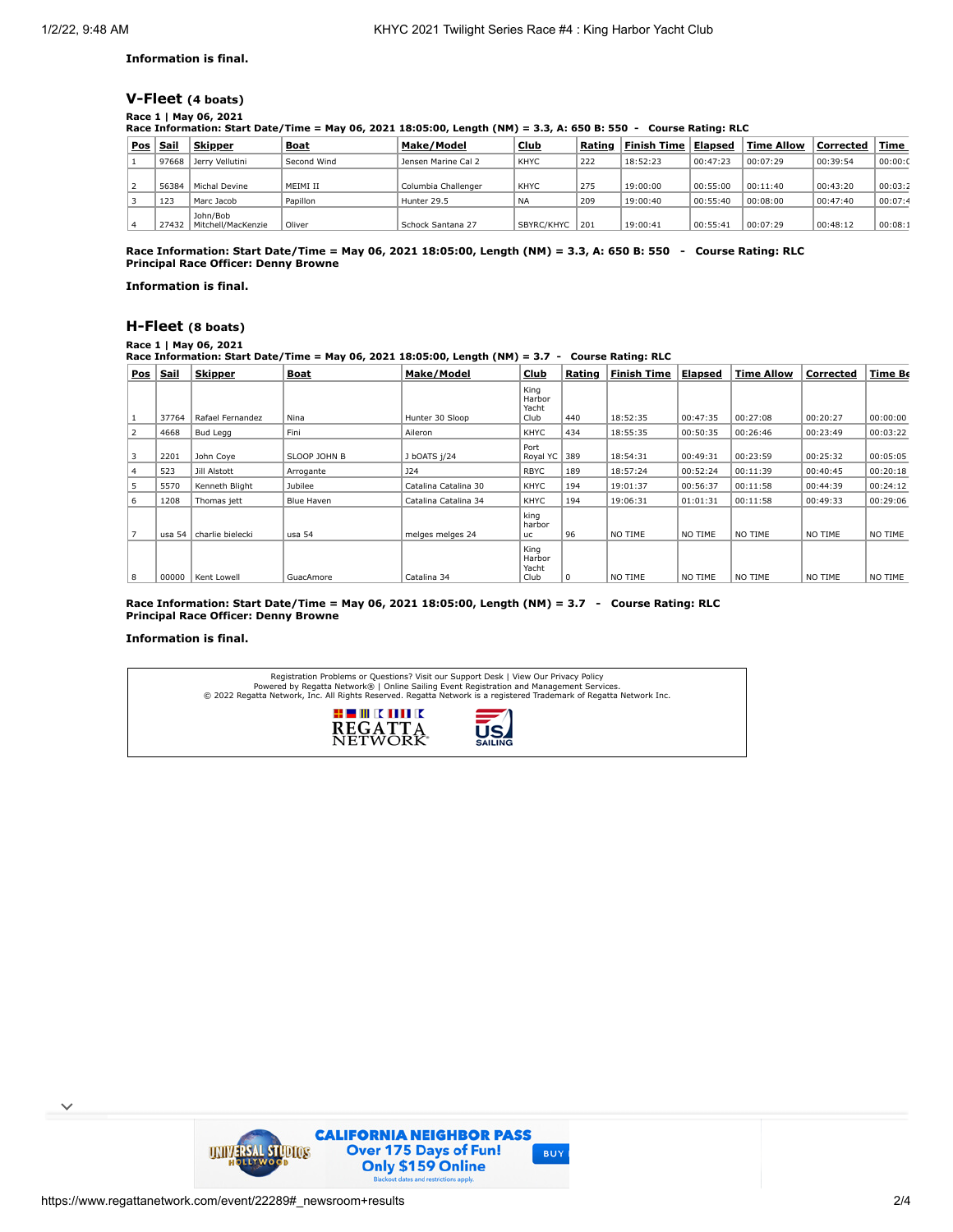

 $\checkmark$